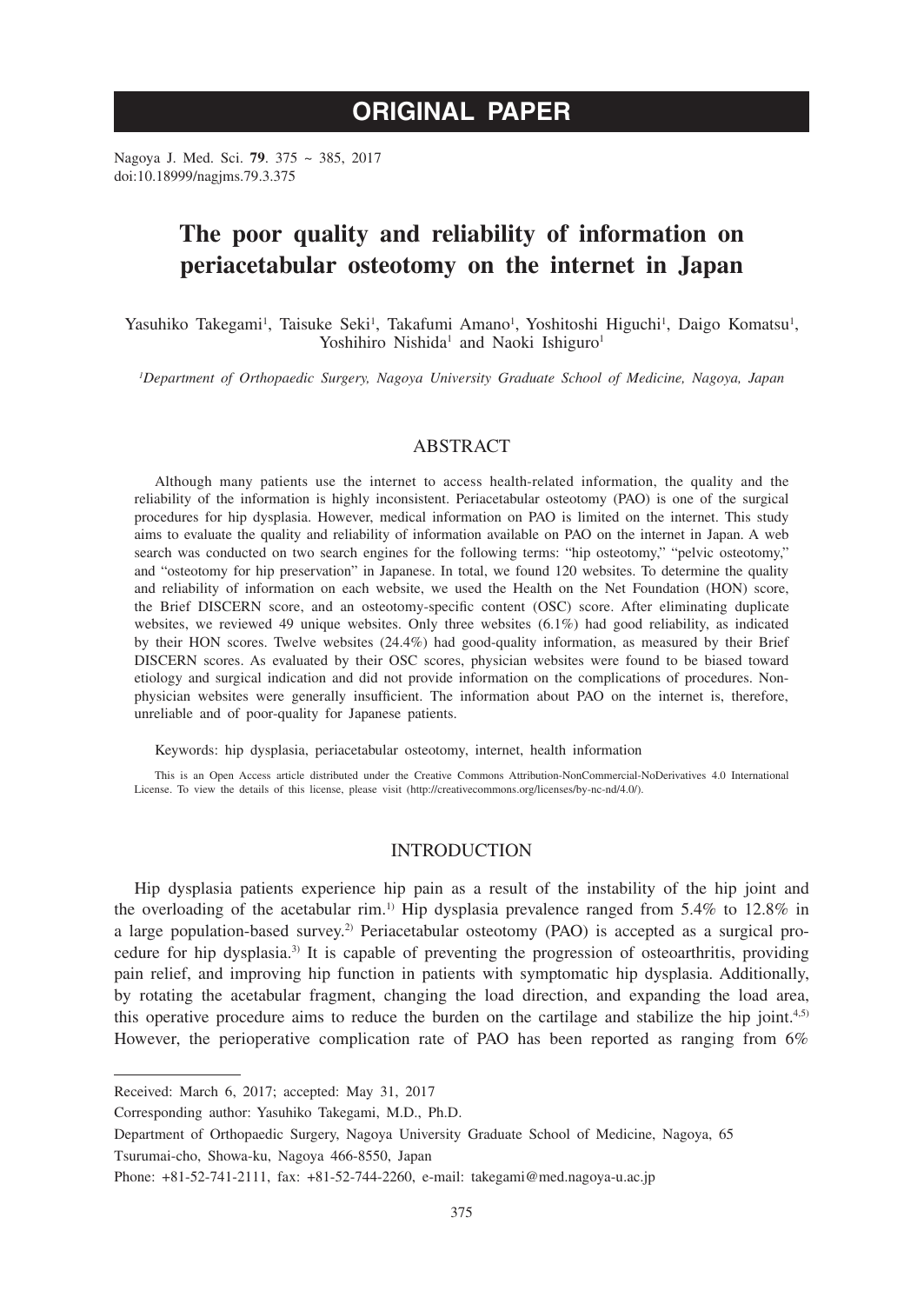Yasuhiko Takegami *et al.*

to 46%.6-8) Generally, well-trained surgeons perform PAO, which is known to be a technically demanding procedure. Thus, medical information on PAO has been limited to professional publications and physicians' offices. There was an information gap between physicians and patients.

A recent survey revealed that more than 102 million Japanese people—82.8% of the population—have internet access<sup>9)</sup> and over  $61\%$  of adults regularly use the internet for health-related information.10) Patients utilize the internet as a resource for information on diseases, treatments, and outcomes. Patients require access to high-quality, evidence-based information to actively participate in decisions about their own care.

However, the quality and content of information on health on the internet is highly inconsistent.<sup>11)</sup> Several studies have evaluated the quality of information related to adult hip diseases available on the internet<sup> $12-15$ </sup> including information on total hip arthroplasty, femoroacetabular impingement, and hip arthroscopy. PAO for hip dysplasia, to our knowledge, has not been included in any such study. Thus, this study aims to evaluate the quality and reliability of information on PAO available on the internet for Japanese patients.

# MATERIALS AND METHODS

This study was exempt from our institution's research ethics boards because no patient data were used.

#### *Search strategy*

Figure 1 shows the flow diagram of the search strategy used. All evaluated websites were required to be in Japanese and to be freely available to the public. Google.co.jp and Yahoo. co.jp were the search engines selected for review. These two search engines are reportedly used for 90% of all internet searches in Japan.<sup>16)</sup> The following Japanese search terms were analyzed in each search engine: *kokansetsu kotsukirijutsu* (hip osteotomy), *kotsuban kotsukirijutu* (pelvic osteotomy), and *kokansetsu jikotsu syujutu* (osteotomy for hip preservation). The top 20 search results for each term identified by each search engine were selected, resulting in a total of 120 websites. A similar methodology was also used in a prior study.<sup>17)</sup> All searches were performed on May 27, 2016. We printed out these websites to evaluate them.

### *Information provider*

Following an evaluation, the content providers of each website were categorized as "Academic" (which included academic societies and universities), "Industry," "Physician" (which included hospitals), "Non-physician" (which included allied health professionals), "Patient," "Governmental and Nonprofit Organizations (NPO)," or "Unspecified," based on previous works.<sup>12)</sup>

## *Website evaluation*

### *Health on the Net Foundation (HON) score*

We evaluated each website according to the HON criteria. HON is an NPO that seeks to improve the quality of health-related information on the internet. The group monitors the transparency of health websites with respect to information and purpose.18) The HON score primarily includes the following ethical aspects: author credentials, last-modified date of clinical documents, confidentiality of data, source data references, funding, and advertising policy (Table 1). We calculated each website's HON score based on the method proposed by Winship.19) The HON score has a maximum of 16 points: 5 points for transparency of information, including accessibility and valid contact details; 5 points for referencing authors' credentials; 3 points for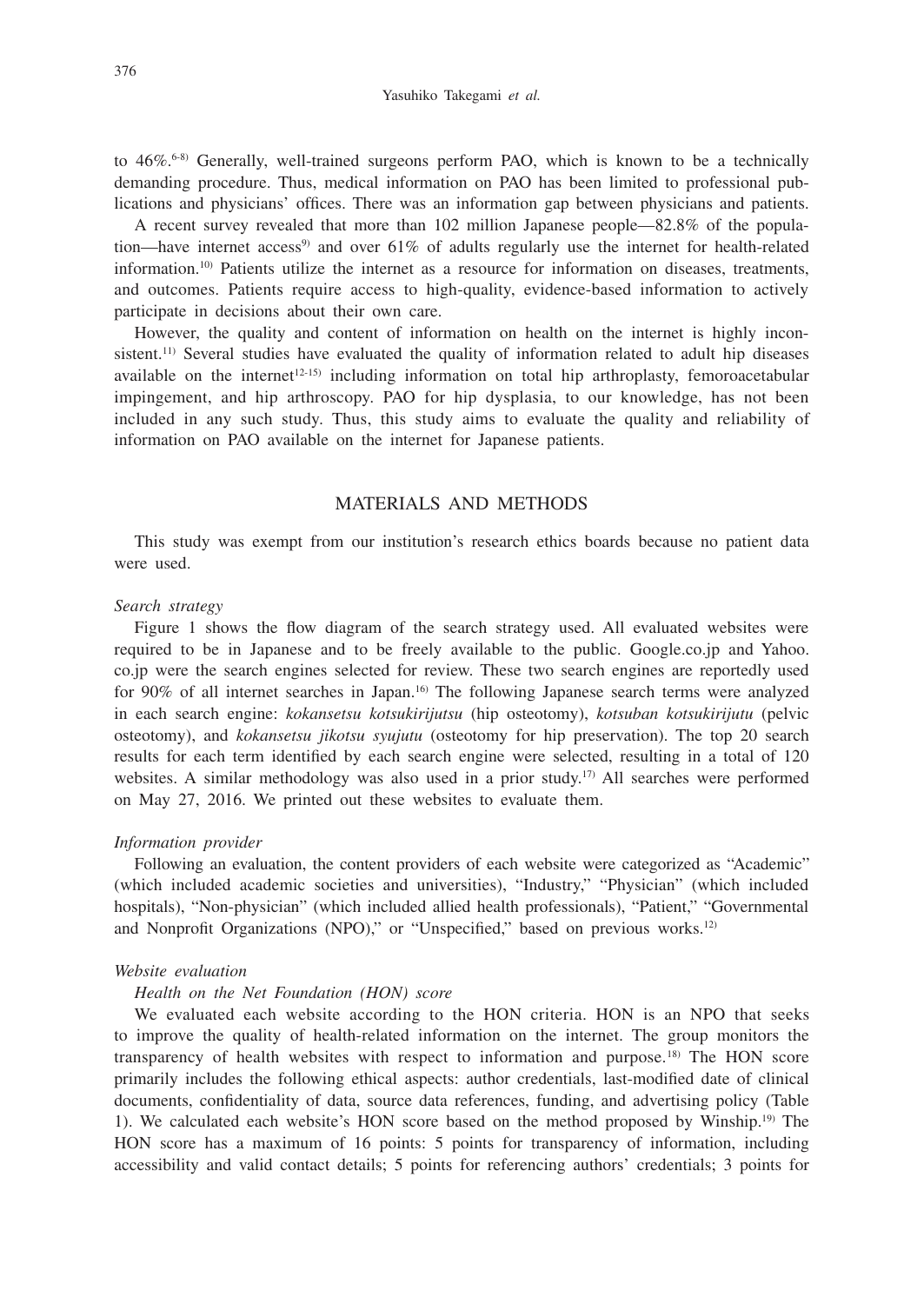

**Fig. 1** Internet search strategy flow diagram

Table 1 Health on the Net Foundation Code of Conduct (HONcode) principles<sup>\*</sup>

| HONcode principles      | Description                                                                                     |
|-------------------------|-------------------------------------------------------------------------------------------------|
| 1. Authoritative        | Indicate the credentials of the authors                                                         |
| 2. Complementarity      | Support, not replace, the physician-patient relationship                                        |
| 3. Privacy              | Respect the site visitor's privacy and confidentiality regarding any<br>personal data submitted |
| 4. Attribution          | Cite the source(s) of published information, data, and medical and                              |
|                         | health pages                                                                                    |
| 5. Justifiability       | Back up claims relating to benefits and performance                                             |
| 6. Transparency         | Present accessible, accurate e-mail contacts                                                    |
| 7. Financial disclosure | Identify funding sources                                                                        |
| 8. Advertising policy   | Clearly distinguish advertising from editorial content                                          |
|                         |                                                                                                 |

\* Reproduced from Health on the Net website (https://www.healthonnet.org/)

accountability; 1 point for the privacy policy for user information; 1 point for referencing when the information was last updated; and 1 point for accessibility. A HON score of 12 or more out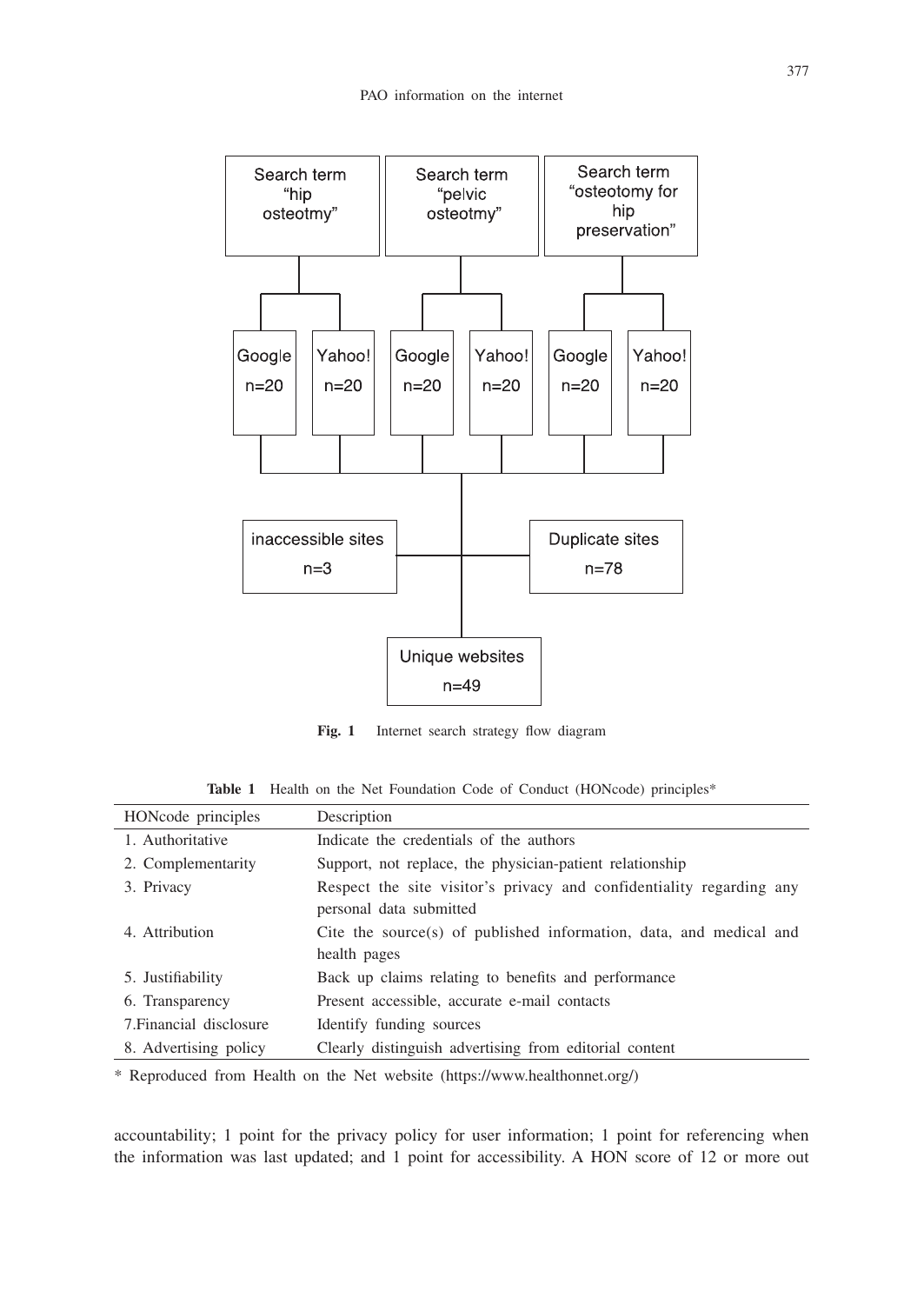**Table 2** Brief DISCERN score

| <b>Ouestion</b>                                      | Description                                |
|------------------------------------------------------|--------------------------------------------|
| 1. Is it clear what sources of information were used | Sources used, such as a reference list     |
| to compile the publication?                          |                                            |
| 2. Is it clear when the information used or reported | Date of publication and updating           |
| in the publication was produced?                     |                                            |
| 3. Does it describe how each treatment works?        | The treatment mechanism                    |
| 4. Does it describe the benefits of each treatment?  | The positive side of the treatment         |
| 5. Does the publication describe the risks of each   | The negative side of the treatment         |
| treatment?                                           |                                            |
| 6. Does it describe how the treatment choice affects | The effects of the treatment on daily life |
| the overall quality of life?                         |                                            |

|  | Table 3 Osteotomy-specific content (OSC) score criteria |  |  |  |  |
|--|---------------------------------------------------------|--|--|--|--|
|--|---------------------------------------------------------|--|--|--|--|

| Satisfactory: 1 point, Unsatisfactory: 0 points        |
|--------------------------------------------------------|
| 1. Etiology of hip dysplasia and osteoarthritis of hip |
| 2. Diagnosis                                           |
| 3. Alternative: observation and conservative treatment |

4. Surgical indication

5. Operative complications (e.g. bleeding, thromboembolism, infection, nerve palsy, chronic pain,

- or osteoarthritis progression)
- 6. Outcomes
- 7. Rehabilitation and the length of hospital stay
- 8. References
- 9. Alternative: total hip arthroplasty

of 16 indicates a good-reliability website.19)

### *Brief DISCERN score*

The DISCERN instrument, initially funded by the National Health Service of the United Kingdom, was designed to assess the quality of information on health-related websites.<sup>20)</sup> The Brief DISCERN score is a modified and easy-to-use version of the DISCERN instrument with established reliability and validity.<sup>21)</sup> The Brief DISCERN score has six items graded on a five-point scale for a maximum score of 30; two of those items involves reliability, while the other four evaluate website content (Table 2). A Brief DISCERN score of 16 or more out of 30 indicates good quality. $21$ 

## *Osteotomy-specific content (OSC) Score*

To evaluate the content of each website, we developed the OSC score based on the hip arthroscopy-specific score.<sup>12)</sup> The OSC score comprises nine elements specific to PAO (Table 3). We used a binary evaluation system where an observer determines whether the websites' contents were satisfactory or unsatisfactory in relation to several criteria. Each criterion was deemed satisfactory if the website met the minimum content requirements described below. The maximum OSC score is 9 points: 1 point for each satisfactory criterion and 0 for unsatisfactory criteria.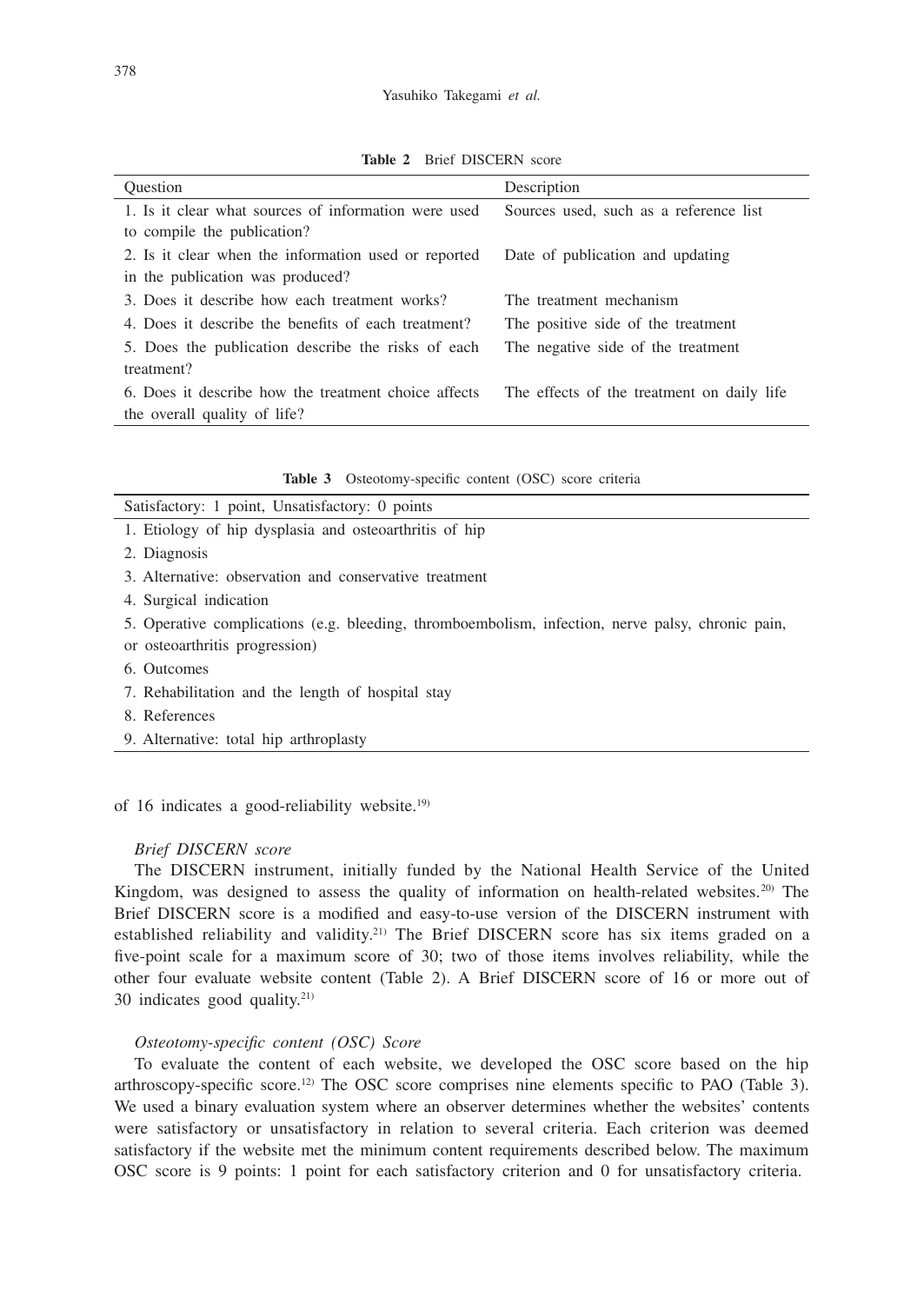The minimum content requirements take into consideration discussions on etiology that include the etiology of hip dysplasia as the most common cause of secondary osteoarthritis of the hip. Further, discussions on diagnosis may include the symptoms of hip osteoarthritis and radiographic features of hip dysplasia. Possible differential diagnoses of hip pain, such as femoroacetabular impingement, must be mentioned. Discussions on conservative treatment may include references to medication, lifestyle modification, and weight loss. Surgical indication is considered to be discussed when physical examination data and radiographic evidence are provided. Discussions on possible complications include references to the general risks associated with any major surgical procedure or issues specific to PAO such as neurovascular damage, necrosis of the femoral head, and osteoarthritis progression. PAO outcomes must also be mentioned. Discussions on outcomes must include clinical evaluations and quality-of-life assessments of patients who undergo PAO. A postoperative rehabilitation program must be discussed. In addition, clarification on the length of hospital stay for this procedure should be discussed as this could be considered a disadvantage of PAO. The websites must provide specific references to peer-reviewed publications for information concerning hip osteotomy. Total hip arthroplasty must be mentioned as the most effective alternative procedure for hip osteoarthritis.

#### *Statistical analysis*

The HON, Brief DISCERN, and OSC scores were not normal distribution based on the Shapiro-Wilk test. The Kruskal-Wallis test was used to determine whether a website category scored higher HON, Brief DISCERN, and OSC scores. Bonferroni's post-hoc test was used to compare the different means. P-values less than 0.05 were considered statistically significant.

In addition, two orthopedic physicians evaluated these websites independently. To investigate intraobserver reliability, the HON, Brief DISCERN, and OSC scores of 20 randomly selected websites were measured at two-week intervals. The observers were unaware of the results of the other's measurements. We averaged the scores of the two observers. Interobserver and intraobserver reliability scores were calculated using the interclass coefficient correlation (ICC). We considered ICC values of or greater than 0.7 as indicators of acceptable reliability.<sup>19)</sup> A statistical analysis was performed using the EZR (Saitama Medical Center, Jichi Medical University).22)

# **RESULTS**

Of the 120 websites, 78 duplicate and 3 inaccessible websites were removed, and the remaining 49 unique websites were evaluated (Table 4). There were 4 Academic, 11 Physician, 10 Non-physician, 12 Patient, 3 Industry, 1 NPO, and 8 Unspecified websites. The overall scores by website type are indicated in Table 5.

| Table 4 List of unique websites analyzed |  |  |  |
|------------------------------------------|--|--|--|
|                                          |  |  |  |

| URL                                                     |  |
|---------------------------------------------------------|--|
| http://www.jikeiseikei.com/orthopedics/groin/index.html |  |

https://hosp.gifu-u.ac.jp/seikei/shinryou/kokansetsu.html

http://kompas.hosp.keio.ac.jp/contents/000189.html

http://www.yu-orthop.jp/group/hipgroup.html

http://yanagawa.kouhoukai.or.jp/inoue/p01.html

http://www.kyushuh.johas.go.jp/bumon/c\_kansetsusaiken.html

http://www004.upp.so-net.ne.jp/take-dr/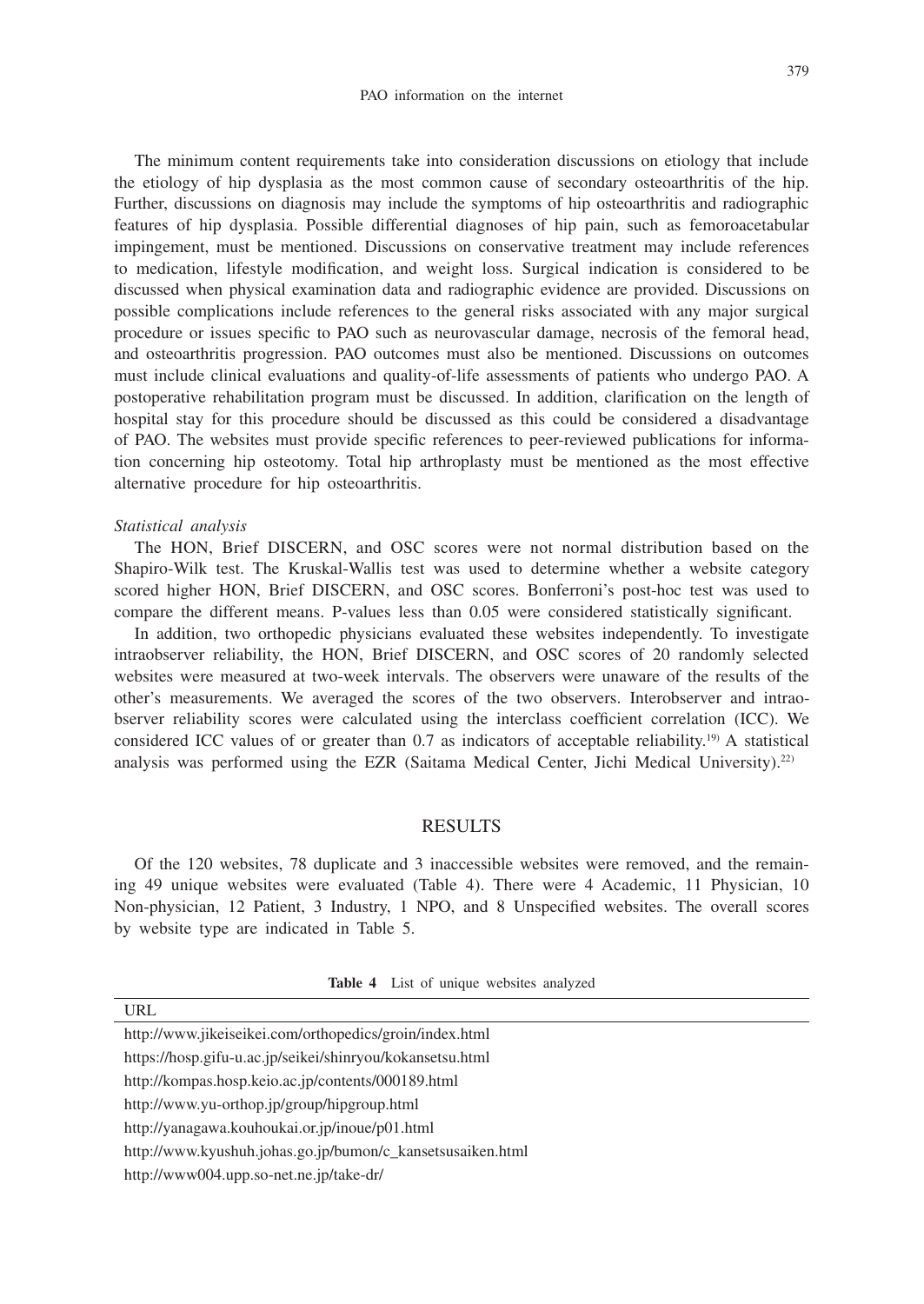http://www.nho-kumamoto.jp/kusu-press/kusu-171-01.html https://www.tokaihp.jp/center/hipcenter/xray\_pic.html http://www.sapporo-hosp.com/medical/medical-01.php http://www.med.jrc.or.jp/hospital/clinic/tabid/164/Default.aspx http://www.kanariha-hp.kanagawa-rehab.or.jp/osteoarthritis-top/ http://nagoya-seikei.com/s0108kokansetu-syujyutu.html http://www.hokkaido-seikei-kinen.jp/surgeys\_cat/surgey\_hipjoint http://osaka.jcho.go.jp/onzon\_mata/ http://ginzaplus.com/jp/ http://rebody2015.com/voice/type/hip-joint/ http://nenoshiroishi.com/kokansetu/kokansetu1.html http://kokansetsu-itami.com/kyuugaikeisei/5192/ http://o-hara.tokyo/2015/04/951 http://www.juzen.net/nayami-genin/hip\_joint\_pain/ http://blog.goo.ne.jp/mm1110mm/c/b6527b98c2ac84fb055e052d3c8b2845 http://www.pst-sharom.com/index.php http://www.ms-takasaki.com http://www.shin-atsu-nagoya.com/kansetsu.html http://majyo3com.ddo.jp/kokansetsu/kokan-2.htm http://ameblo.jp/kansetuitai/theme-10040706448.html http://ameblo.jp/tg12/ http://monomimado.exblog.jp/ http://ameblo.jp/momiji941008/entry-11315871910.html http://kokansetsu.exblog.jp/11729140/ http://blog.goo.ne.jp/fukuroufoo/e/fbde2b3b8696efa487fdaaea832c73a9 http://ganbare-meron.dreamlog.jp/archives/1153956.html http://hanatamashinju.blog24.fc2.com/blog-entry-75.html http://74744989.blog.fc2.com/blog-entry-82.html http://ikuranet.chu.jp/tobyo/syujutu.html http://sokugaku.com/henkosho/ http://www.kansetsu-itai.com/doctor/doc016.php http://www.kansetsu-itai.com/about/hip/treatment/operation/osteotomy/ost005.php http://www.jinko-kansetsu.com http://www.npo-nozomikai.jp/info-henkeisei.html http://www004.upp.so-net.ne.jp/take-dr/chiryo/RAO/how/how.htm http://koshiitai.com/kokan/syujutu\_kotukiri.html http://momiji.news.coocan.jp http://ameblo.jp/okakokacafe/ http://healthil.jp/13563 http://www.k2.dion.ne.jp/~maihime/about-kokansetu.html http://hipjoint.soc.or.jp/hospi.html

http://www.geocities.jp/espa\_paso/page035.html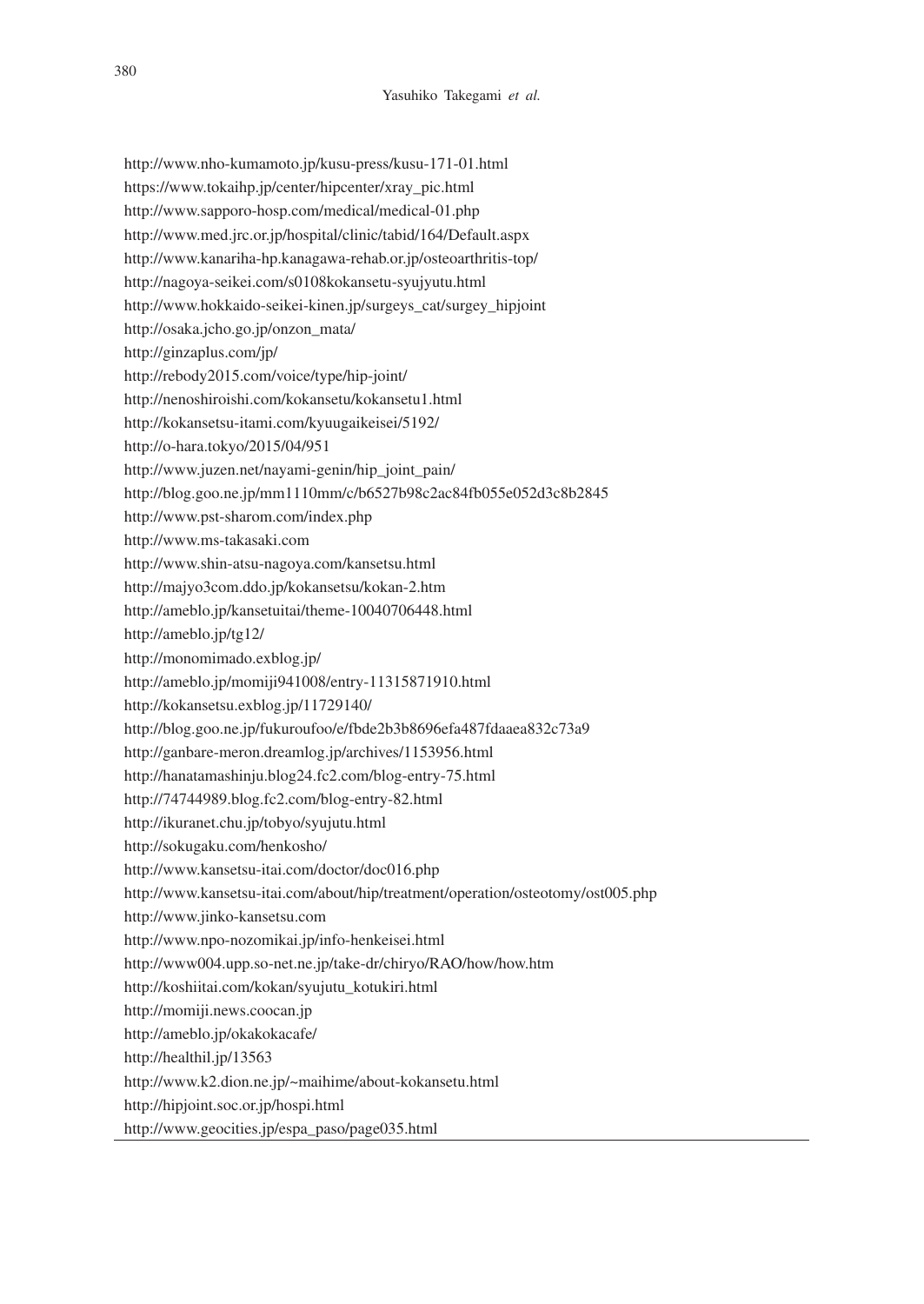|                       | Academic | Physician | Non-<br>physician | Patient        | Industry  | <b>NPO</b> | Unspecified |
|-----------------------|----------|-----------|-------------------|----------------|-----------|------------|-------------|
| Number of websites    | 4        | 11        | 10                | 12             | 3         |            | 8           |
| HON score;            | $(2-8)$  | 9         | 5                 | $\overline{4}$ | 10        | 9          | 5           |
| median (range)        |          | $(6-13)$  | $(1-8)$           | $(2-9)$        | $(9-13)$  | (NA)       | $(3-6)$     |
| <b>Brief DISCERN</b>  | 10       | 14        | 7.5               | 11.5           | 13        | 6          | 15          |
| score; median (range) | $(7-24)$ | $(6-22)$  | $(6-19)$          | $(0-20)$       | $(11-21)$ | (NA)       | $(9-21)$    |
| OSC score;            | 5.5      | 5         | 0.5               | 2.5            | 3         | 5          | 6           |
| media (range)         | $(2-6)$  | $(2-6)$   | $(0-6)$           | $(0-6)$        | $(2-5)$   | (NA)       | $(1-8)$     |

**Table 5** Summary of websites scores

NA: not available

## *HON score*

The HON score for PAO websites ranged from 1 to 13 points out of a maximum of 16. The median HON score was 6, significantly below the score of 12, which indicates high quality. Only three websites (6.1%; one Industry and two Physician websites) scored higher than 12 points. Patient websites had the lowest HON scores. The HON score for Physician websites was higher than that of Non-physician, Patient, and Unspecified websites (Figure 2A). Intraobserver ICC was 0.76 [95% confidence interval (CI): 0.55–0.82], while interobserver ICC was 0.71 [95% CI: 0.46–0.86].

#### *Brief DISCERN score*

The median Brief DISCERN score for all websites was 11 out of a maximum score of 30 (ranging from 0 to 24), where 16 or more points indicated good quality. Only 12 websites (24.4%) scored higher than 16 points: one Academic, two Physician, two Non-physician, three Patient, one Industry, and three Unspecified websites. No significant differences were found among these website categories (Figure 2B). Intraobserver ICC was 0.77 [95% CI: 0.60–0.80], while interobserver ICC was 0.71 [95% CI: 0.49–0.85].

#### *OSC score*

The OSC score ranged from 0 to 8 points out of a maximum score of 9. The median OSC score was 3. The OSC score of Non-physician websites was lower than that of Physician websites (Figure 2C). Table 6 showed the number of satisfactory websites in each question of the OSC score for each information provider. No literature references were provided on any of the websites. The content of Non-physician websites was generally insufficient. Physician websites mentioned the etiology of hip dysplasia and surgical indication for PAO in detail. However, their content ignored operative complications. Intraobserver ICC was 0.66 [95% CI: 0.40–0.88], while interobserver ICC was 0.68 [95% CI: 0.46–0.90].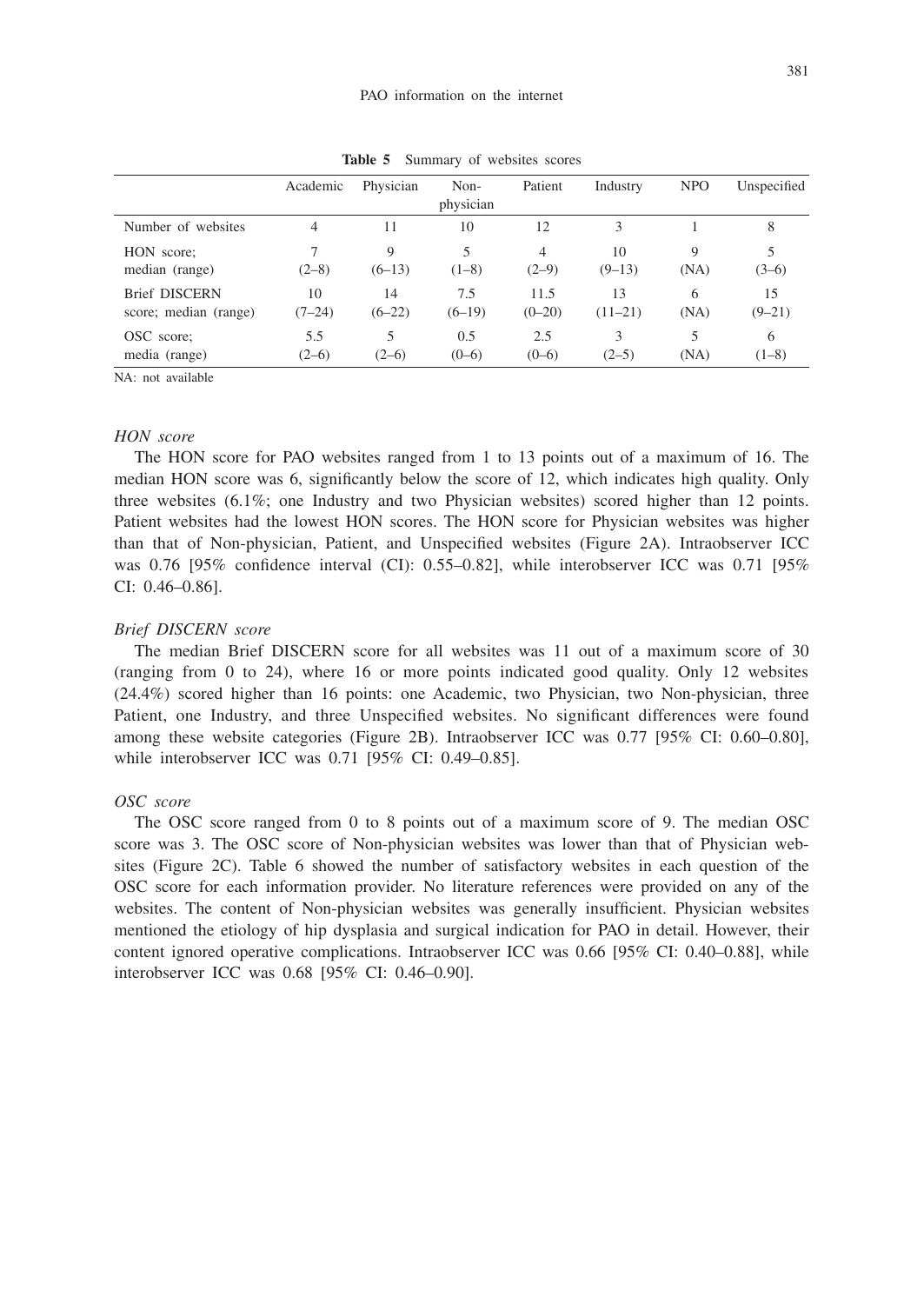



(A) Health on the Net Foundation (HON) score, (B) Brief DISCERN score, (C) Osteotomy-specific content (OSC) score. \*P < 0.05 by Kruskal-Wallis test followed by Bonferroni's post-hoc test.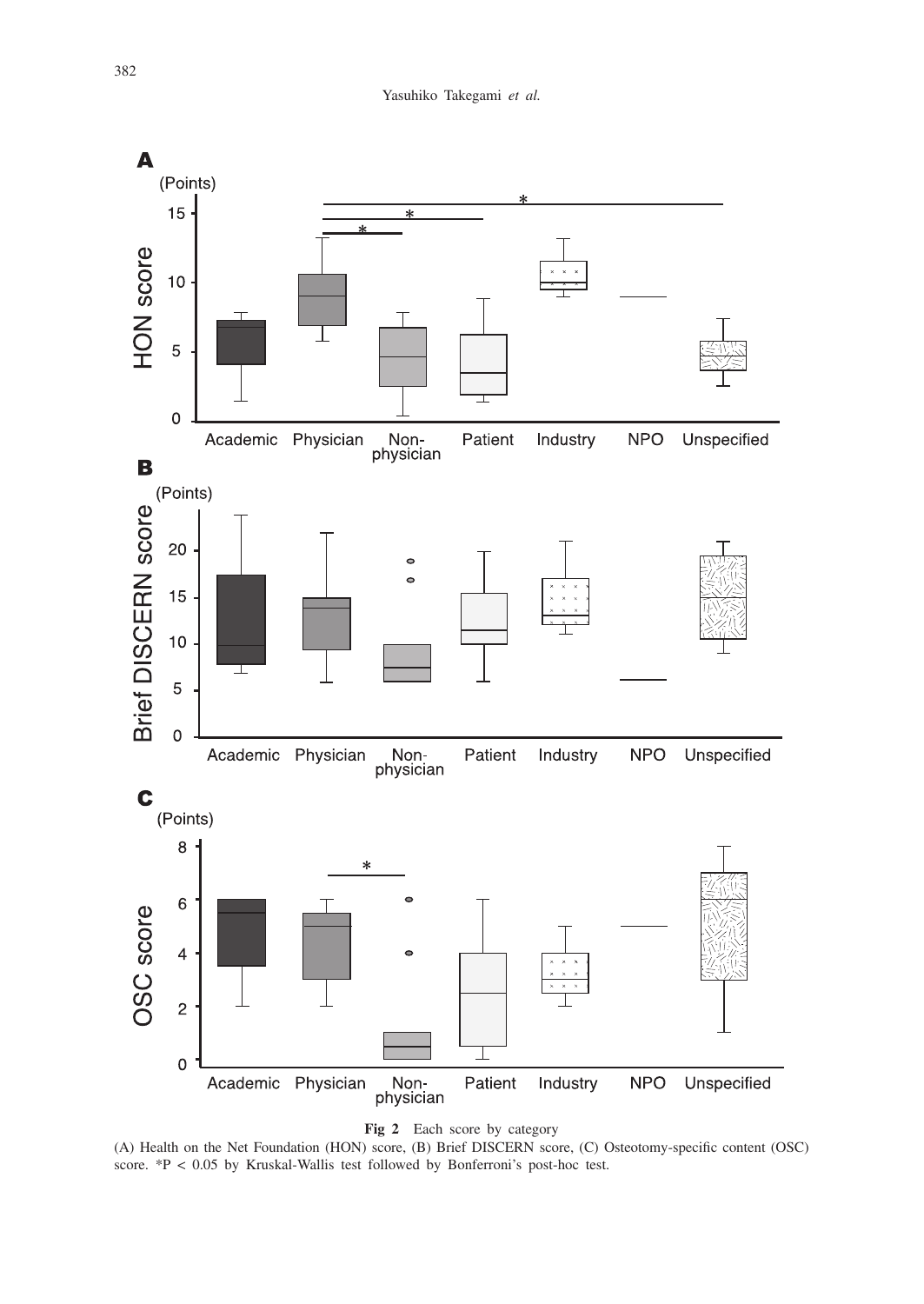|                         | Academic            | Physician                    | Non-<br>physician            | Patient                      | Industry                     | <b>NPO</b>          | Unspecified         |
|-------------------------|---------------------|------------------------------|------------------------------|------------------------------|------------------------------|---------------------|---------------------|
| Number of websites      | 4                   | 11                           | 10                           | 12                           | 3                            |                     | 8                   |
| Etiology                | 4<br>$(100\%)$      | 8<br>(72.7%)                 | $\overline{4}$<br>$(40\%)$   | 6<br>$(50\%)$                | $\overline{c}$<br>$(66.7\%)$ | $(100\%)$           | 6<br>$(75.0\%)$     |
| Diagnosis               | 4<br>$(100\%)$      | 7<br>$(63.6\%)$              | $(10.0\%)$                   | 4<br>$(33.3\%)$              | $\Omega$<br>$(0\%)$          | $(100\%)$           | 8<br>$(100\%)$      |
| Conservative treatment  | 3<br>$(75.0\%)$     | $(63.6\%)$                   | $\overline{c}$<br>$(20.0\%)$ | 3<br>$(25.0\%)$              | $(33.3\%)$                   | $(100\%)$           | $(87.5\%)$          |
| Surgical indication     | 3<br>$(75.0\%)$     | 9<br>$(81.8\%)$              | $(10.0\%)$                   | $\overline{c}$<br>$(16.7\%)$ | 3<br>$(100\%)$               | $(100\%)$           | 6<br>$(75.0\%)$     |
| Operative complications | $\Omega$<br>$(0\%)$ | $\Omega$<br>$(0\%)$          | 2<br>$(20.0\%)$              | 5<br>$(41.7\%)$              | $(33.3\%)$                   | $\Omega$<br>$(0\%)$ | 4<br>$(50.0\%)$     |
| Outcomes                | $\Omega$<br>$(0\%)$ | $\mathfrak{2}$<br>$(18.2\%)$ | $\Omega$<br>$(0\%)$          | $\Omega$<br>$(0\%)$          | $\Omega$<br>$(0\%)$          | $\Omega$<br>$(0\%)$ | $(12.5\%)$          |
| Rehabilitation          | $(25.0\%)$          | 3<br>(27.3%)                 | $\Omega$<br>$(0\%)$          | 3<br>$(25.0\%)$              | $\Omega$<br>$(0\%)$          | $\Omega$<br>$(0\%)$ | $(12.5\%)$          |
| References              | $\theta$<br>$(0\%)$ | $\Omega$<br>$(0\%)$          | $\Omega$<br>$(0\%)$          | $\Omega$<br>$(0\%)$          | $\Omega$<br>$(0\%)$          | $\Omega$<br>$(0\%)$ | $\Omega$<br>$(0\%)$ |

**Table 6** The number of satisfied websites in each item of the OSC score for each information provider

# DISCUSSION

Our study evaluated online information about PAO and judged it utilizing the HON, Brief DISCERN, and OSC scores. The number of reliable PAO websites, which were evaluated by their HON scores, was small. The quality of many internet websites addressing PAO, which was measured by Brief DISCERN and OSC scores, was low.

The transparency indicated by the HON score on most websites on PAO in our study is not ensured. Only 6.1% of all websites are considered reliable websites providing information on PAO. Winship *et al.* reported that 15 out of 98 websites (15.3%) achieved an HON score of 12 or more points for pediatric orthopedic content.19) For orthopedic sports medicine, 44 out of 154 sites (28.6%) scored higher than 12 points.11) These studies were conducted in the context of the United States. In Japan, there may be limited knowledge on developing reliable websites that can provide patients with medical information. Although, these prior studies in the United States assessed general information for orthopedics, our study evaluated information on PAO, which is specialized hip surgery.

For the Brief DISCERN score, only 12 websites (24.4%) could be considered high quality. The OSC score of Non-physician websites was lower than that of Physician websites. Most of the Non-physician website content regarding PAO had potentially important, serious, or extensive shortcomings (Table 6). Physician and Academic websites was biased toward the etiology of hip dysplasia and surgical indications, but ignored operative complications. Kwong *et al.* reported that many websites providing information on hip resurfacing emphasized the advantages of the procedure but did not mention its disadvantages or complications.23) Physician and Academic websites should include information on outcomes, including information on the negative outcomes associated with PAO.

Our study has several limitations. First, since the attributes and needs of the reader are unknown, it is not clear whether these websites provided useful information for serious readers. Second, this study used only general search terms: "hip osteotomy," "pelvic osteotomy," and "osteotomy for hip preservation," While patients may search using more specific terms, such as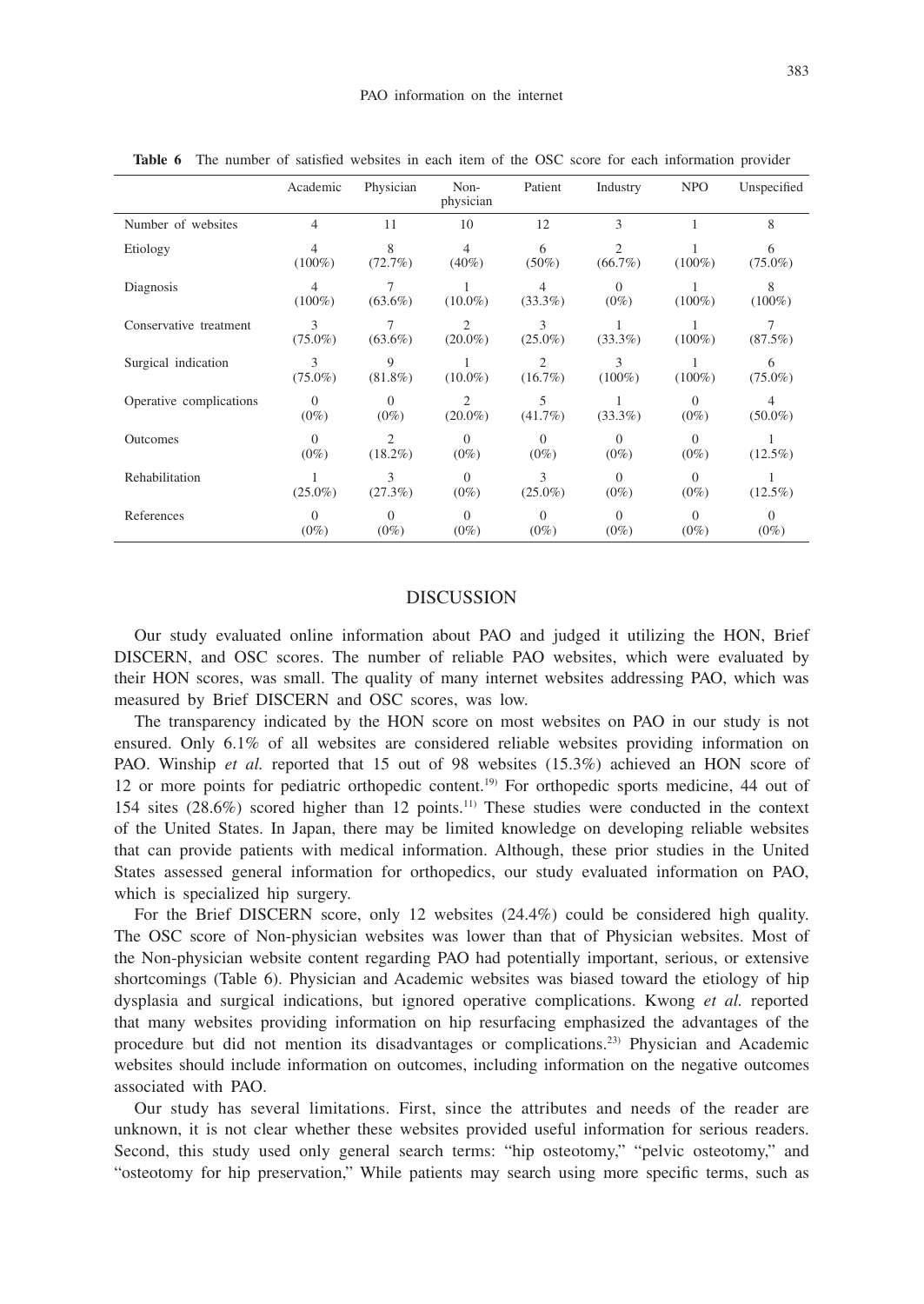#### Yasuhiko Takegami *et al.*

"rotational acetabular osteotomy." Third, while using the search engines, Google and Yahoo used our location and e-mail information,<sup>24)</sup> which may have affected our search results. Fourth, although we developed the OSC score on the basis of previous reports,<sup>12)</sup> its scientific accuracy has not been fully validated. This issue has also been observed in other established, non-orthopedic website evaluation systems. Fifth, websites are constantly being modified and new websites are emerging every day, both of which may have had an impact on the sites analyzed in this study. However, the results of our study suggest that, in Japan, the quality of many internet websites addressing PAO is low and the content is insufficient for visitors to adequately understand PAO.

## **PERSPECTIVE**

Academic institutions need to positively broadcast medical information for patients because it was difficult to obtain information about PAO from the Japanese Orthopaedic Association through the search engines. There are no references in most websites. When academics and physicians create websites, they need to clarify the reference of the citation about the contents of their website. When a doctor educates patients on how to use of the internet, the doctor should recommend websites that are developed by academics and physicians.

## **REFERENCES**

- 1) Klaue K, Durnin CW, Ganz R. The acetabular rim syndrome. A clinical presentation of dysplasia of the hip. *J Bone Joint Surg Br*, 1991; 73: 423–429.
- 2) Jacobsen S, Sonne-Holm S. Hip dysplasia: a significant risk factor for the development of hip osteoarthritis. A cross-sectional survey. *Rheumatology (Oxford)*, 2005; 44: 211–218.
- 3) Ganz R, Klaue K, Vinh TS, Mast JW. A new periacetabular osteotomy for the treatment of hip dysplasias: technique and preliminary results. *Clin Orthop Relat Res*, 1988; 232: 26–36.
- 4) Hasegawa Y, Iwase T, Kitamura S, Kawasaki M, Yamaguchi J. Eccentric rotational acetabular osteotomy for acetabular dysplasia and osteoarthritis: follow-up at a mean duration of twenty years. *J Bone Joint Surg Am*, 2014; 96: 1975–1982.
- 5) Yasunaga Y, Ochi M, Yamasaki T, Shoji T, Izumi S. Rotational acetabular osteotomy for pre- and early osteoarthritis secondary to dysplasia provides durable results at 20 years. *Clin Orthop Relat Res*, 2016; 474: 2145–2153.
- 6) Trumble SJ, Mayo KA, Mast JW. The periacetabular osteotomy: minimum 2 year followup in more than 100 hips. *Clin Orthop Relat Res*, 1999; 363: 54–63.
- 7) Biedermann R, Donnan L, Gabriel A, Watcher R, Krismer M, Behensky H. Complications and patient satisfaction after periacetabular pelvic osteotomy. *Int Orthop*, 2008; 32: 611–617.
- 8) Novais EN, Carry PM, Kestel LA, Ketterman B, Brusalis CM, Sankar WN. Does surgeon experience impact the risk of complications after Bernese periacetabular osteotomy? *Clin Orthop Relat Res*, 2017; 475: 1110–1117.
- 9) Ministry of Internal Affairs and Communications; 2015. White paper on information and communication in Japan. Available online: www.soumu.go.jp/johotsusintokei/whitepaper/ja/h27/html/nc372110.html (accessed 1 November 2016) (in Japanese).
- 10) Ahmed OH, Sullivan SJ, Schneiders AG, McCrory PR. Concussion information online: evaluation of information quality, content and readability of concussion-related websites. *Br J Sports Med*, 2012; 46: 675–683.
- 11) Starman JS, Gettys FK, Capo JA, Fleischli JE, Norton HJ, Karunakar MA. Quality and content of Internetbased information for ten common orthopaedic sports medicine diagnoses. *J Bone Joint Surg Am*, 2010; 92: 1612–1618.
- 12) Ellsworth B, Patel H, Kamath AF. Assessment of quality and content of online information about hip arthroscopy. *Arthroscopy*, 2016; 32: 2082–2089.
- 13) Lee S, Shin JJ, Haro MS, Song SH, Nho SJ. Evaluating the quality of Internet information for femoroacetabular impingement. *Arthroscopy*, 2014; 30: 1372–1379.